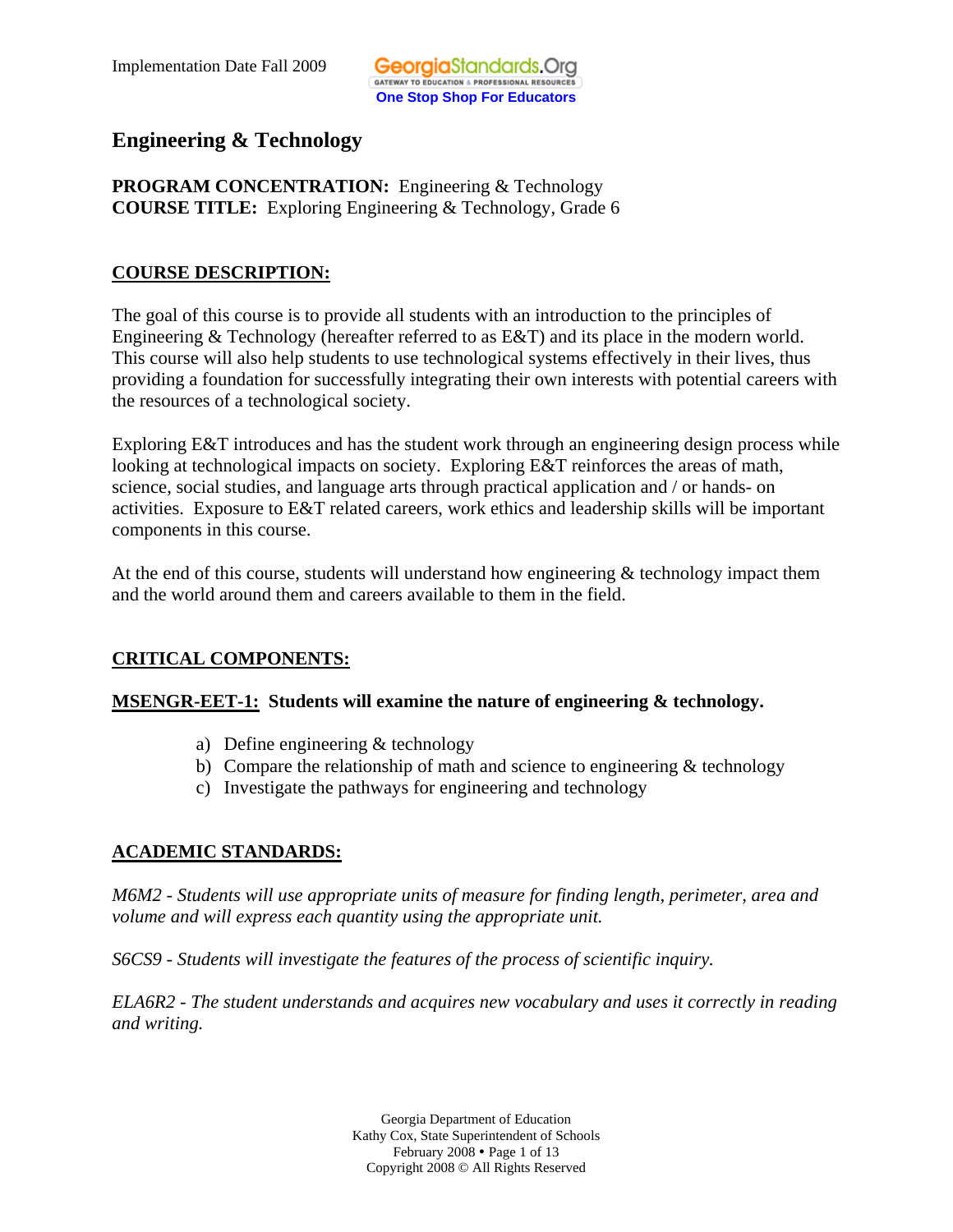# **STANDARDS FOR TECHNOLOGY LITERACY:**

*Standard 1 – Students will develop an understanding of the characteristics and scope of technology.* 

*Standard 2 – Students will develop an understanding of the core concepts of technology.* 

*Standard 3 – Students will develop an understanding of the relationships among technologies and the connections between technology and other fields of study.* 

# **SCIENCE, TECHNOLOGY, ENGINEERING, AND MATHEMATICS (STEM) STANDARDS:**

*ENGR-STEM 1 - Students will recognize the systems, components, and processes of a technological system.* 

#### **SAMPLE TASKS:**

- Create a graphic organizer or Venn diagram
- List how technology affects your day
- Measuring unit, standard vs. non-standard

#### **Society MSENGR-EET-2: Students will evaluate the impacts of engineering & technology on**

- a) Explore the historical impacts of engineering & technology
- b) Examine the effects of engineering  $&$  technology on society including social, cultural, political, economic and environmental impacts
- c) Assess the impact(s) of technological products and systems
- d) Demonstrate an understanding of the Universal Systems Model

# **ACADEMIC STANDARDS:**

*M6P5 – Students will represent mathematics in multiple ways.* 

*S6CS9 – Students will investigate the features of the process of scientific inquiry.* 

*ELA6W3 – The student uses research and technology to support writing.* 

Georgia Department of Education Kathy Cox, State Superintendent of Schools February 2008 • Page 2 of 13 Copyright 2008 © All Rights Reserved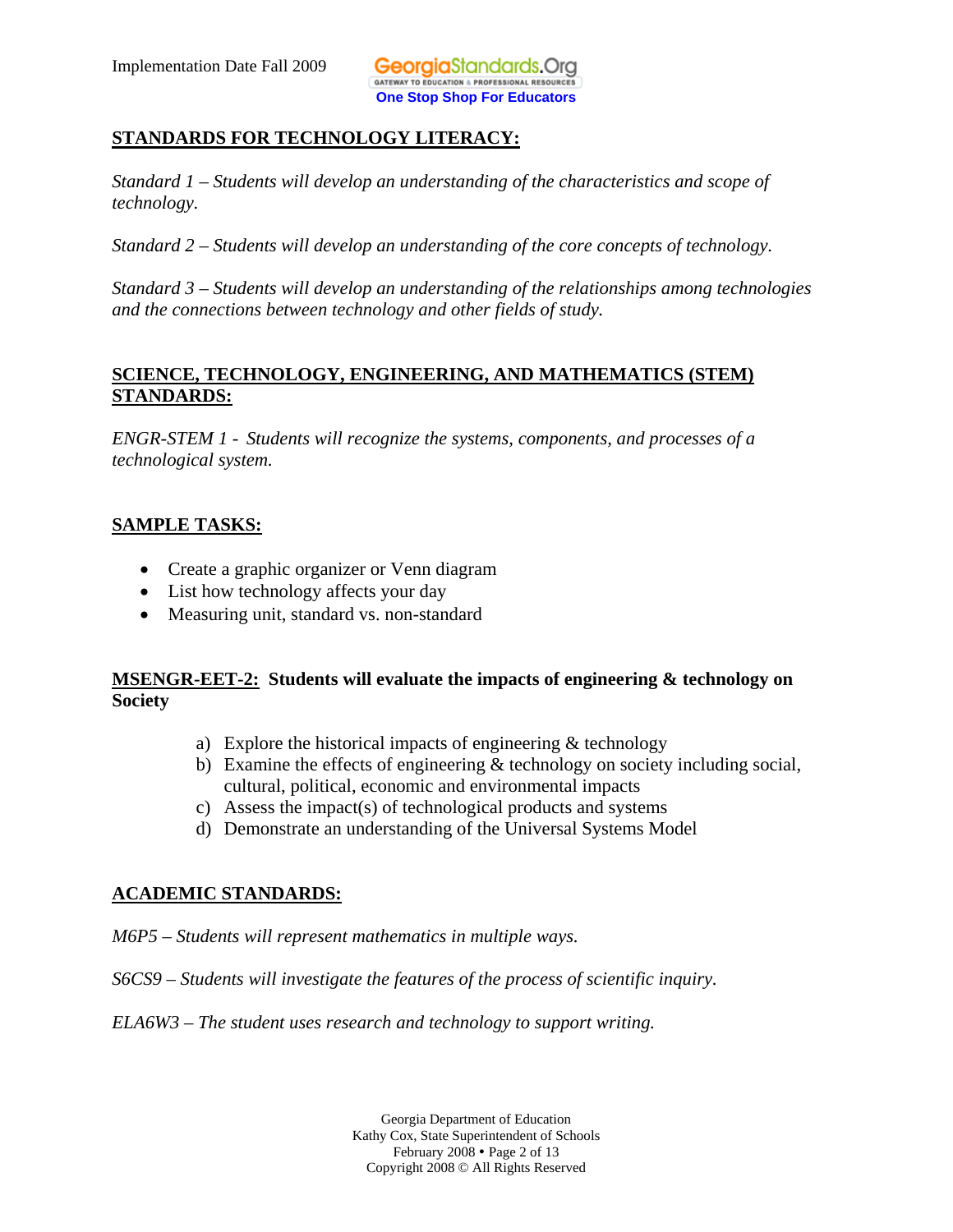# **STANDARDS FOR TECHNOLOGY LITERACY:**

*Standard 4 – Students will develop an understanding of the cultural, social, economic, and political effects of technology.* 

*Standard 5 – Students will develop an understanding of the effects of technology on the environment.* 

*Standard 6 – Students will develop an understanding of the role of society in the development and use of technology.* 

*Standard 7 – Students will develop an understanding of the influence of technology on history.* 

#### **STEM STANDARDS:**

*ENGR-STEM 2 – Students will identify the impact of engineering and technology within global, economic, environmental, and societal contexts.* 

#### **SAMPLE TASKS:**

- Create a timeline of engineering accomplishments
- Create a profile of a historical engineer
- Introduce the Universal Systems Model
- Break down a simple task to input, process, output, feedback

#### **MSENGR-EET-3: Students will explain the engineering design process.**

- a) Examine the engineering design attributes
- b) Demonstrate the principles of research and design

# **ACADEMIC STANDARDS:**

*M6P4 – Students will make connections among mathematical ideas and to other disciplines* 

*S6CS5 – Students will use the ideas of system, model, change, and scale in exploring scientific and technological matters.* 

*ELA6LSV2 – The student listens to and views various forms of text and media in order to gather and share information, persuade others, and express and understand ideas. The student will select and critically analyze messages using rubrics as assessment tools.* 

> Georgia Department of Education Kathy Cox, State Superintendent of Schools February 2008 • Page 3 of 13 Copyright 2008 © All Rights Reserved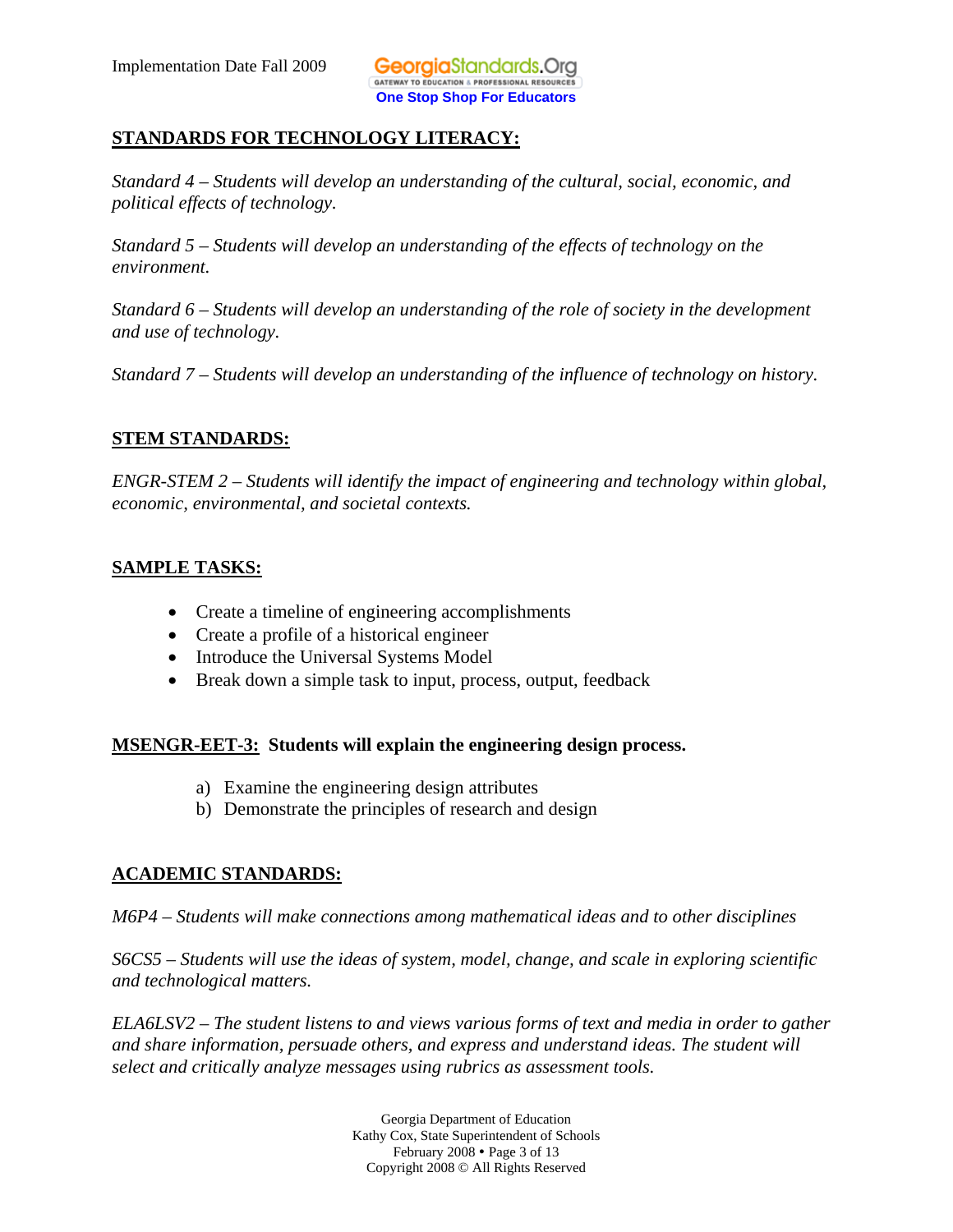#### **STANDARDS FOR TECHNOLOGY LITERACY:**

*Standard 8 – Students will develop an understanding of the attributes of design.* 

*Standard 9 – Students will develop an understanding of engineering design.* 

#### **STEM STANDARDS:**

*ENGR-STEM 3 – Students will design technological problem solutions using scientific investigation, analysis and interpretation of data, innovation, invention, and fabrication while considering economic, environmental, social, political, ethical, health and safety, manufacturability, and sustainability constraints.* 

#### **SAMPLE TASKS:**

- Solve a design brief
- Sketching & visualization
- Basic orthographic projection
- Modular activities
- Whole group activities
- Small group activities
- Individual activities

#### **MSENGR-EET-4: Students will demonstrate an understanding for a technological world through hands-on projects.**

- a) Apply the engineering design process
- b) Use and maintain technological products and systems
- c) Apply the Universal Systems Model to existing systems

#### **ACADEMIC STANDARDS:**

*M6P1 – Students will solve problems (using appropriate technology).* 

*S6CS2 – Students will use standard safety practices for all classroom laboratory and field investigations.* 

*S6CS4 – Students will use tools and instruments for observing, measuring, and manipulating equipment and materials in scientific activities.* 

> Georgia Department of Education Kathy Cox, State Superintendent of Schools February  $2008 \cdot \text{Page } 4 \text{ of } 13$ Copyright 2008 © All Rights Reserved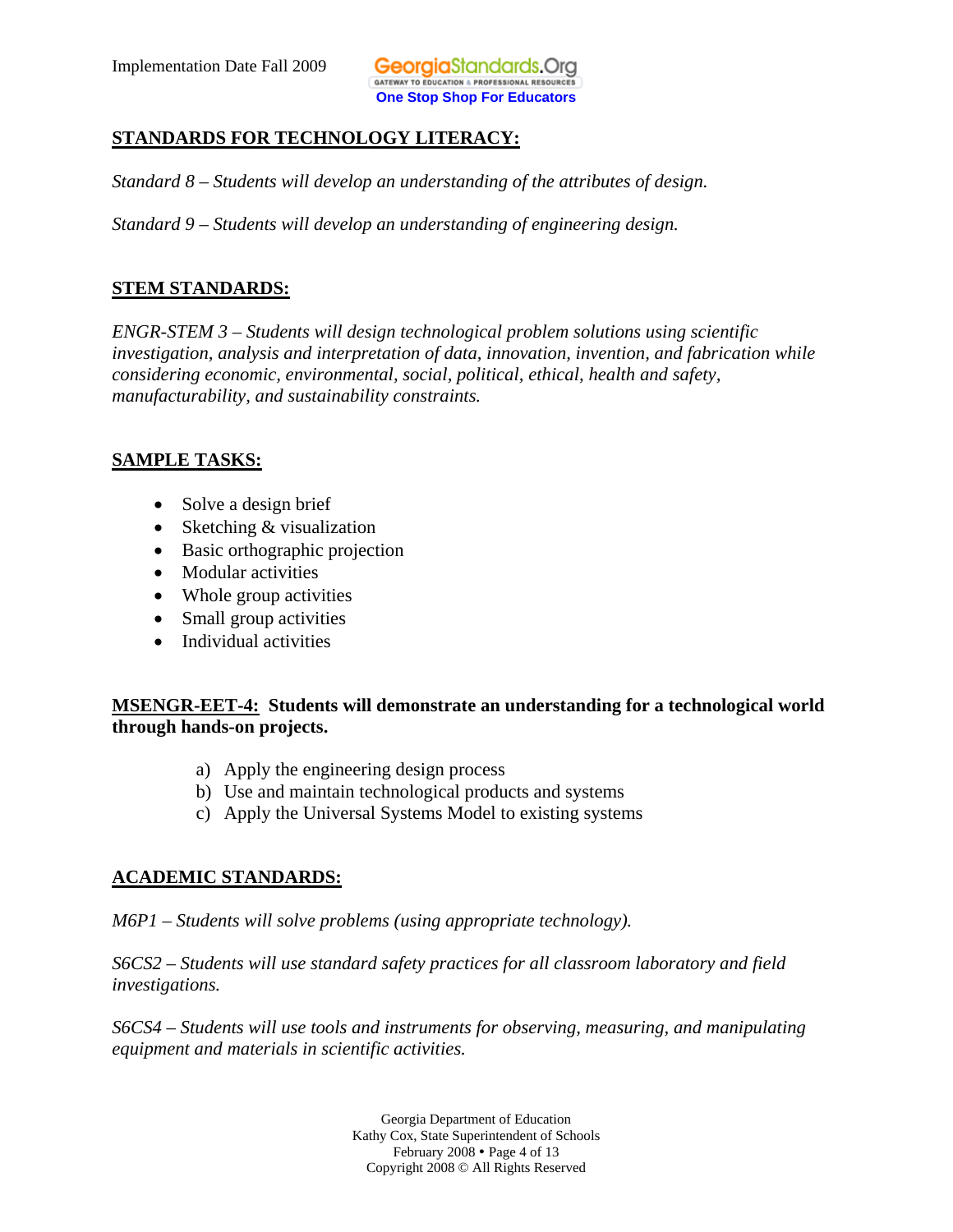*ELA6R1 – The student demonstrates comprehension and shows evidence of a warranted and responsible explanation of a variety of literary and informational texts.* 

# **STANDARDS FOR TECHNOLOGY LITERACY:**

*Standard 11 – Students will develop the abilities to apply the design process.*

*Standard 12 – Students will develop the abilities to use and maintain technological products and systems. Standard 13 – Students will develop the abilities to assess the impact of products and systems.*

# **STEM STANDARDS:**

*ENGR-STEM 3 – Students will design technological problem solutions using scientific investigation, analysis and interpretation of data, innovation, invention, and fabrication while considering economic, environmental, social, political, ethical, health and safety, manufacturability, and sustainability constraints.* 

*ENGR-STEM 4 – Students will apply principles of science, technology, engineering, mathematics, interpersonal communication, and teamwork to the solution of technological problems.* 

*ENGR-STEM 5 – Students will select and demonstrate techniques, skills, tools, and understanding related to energy and power, bio-related, communication, transportation, manufacturing, and construction technologies.* 

*ENGR-STEM 7 – Students will develop leadership and interpersonal problem-solving skills through participation in co-curricular activities associated with the Technology Student Association.* 

# **SAMPLE TASKS:**

- Modular activities
- Whole group activities
- Small group activities
- Individual activities
- Modeling/testing activities
	- o Mouse trap car
	- o Rocketry
	- o Boat hull
	- o Airplane
	- o Mag-Lev

Georgia Department of Education Kathy Cox, State Superintendent of Schools February 2008 • Page 5 of 13 Copyright 2008 © All Rights Reserved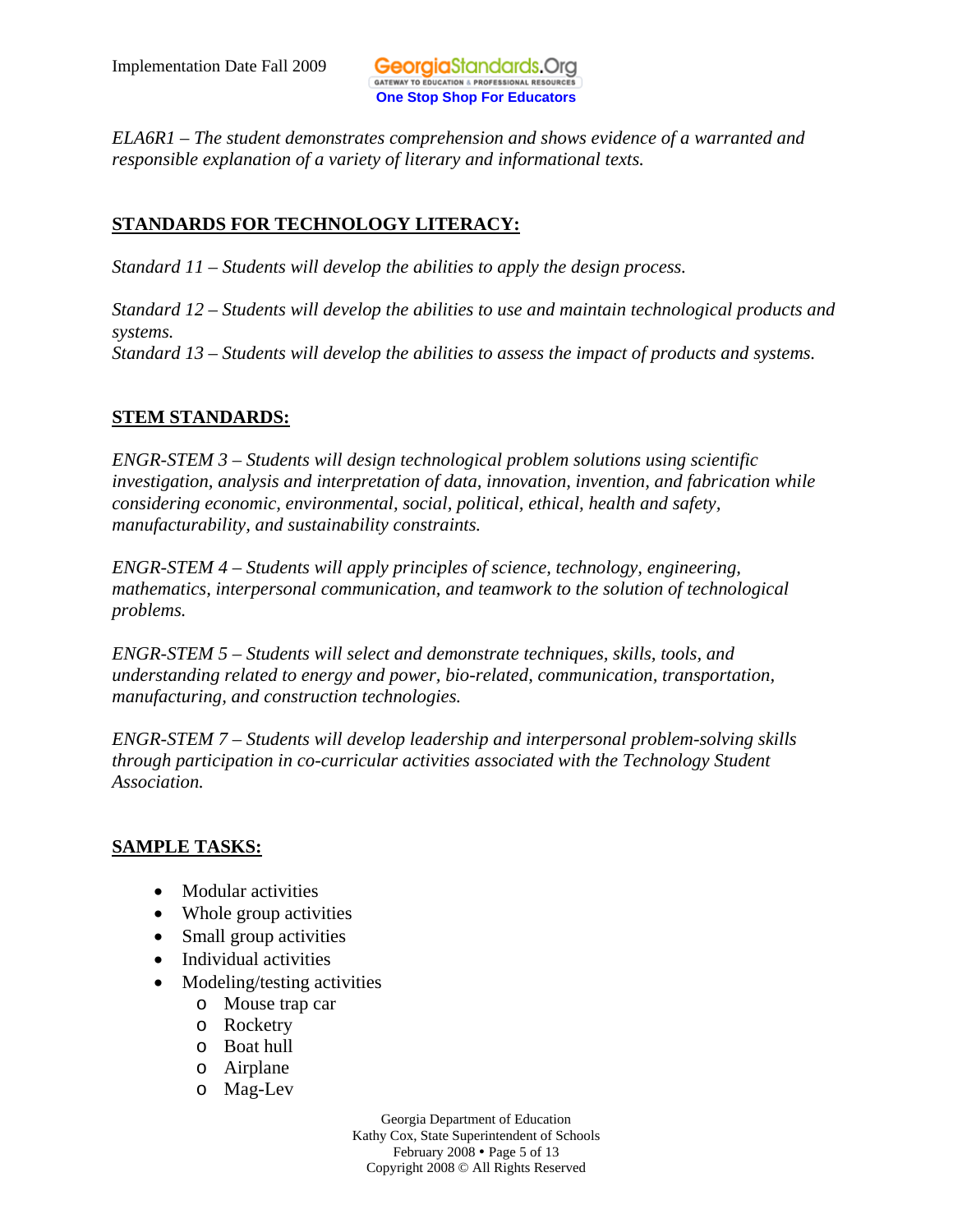- o Materials testing
- o Dragsters
- o Bridges

#### **MSENGR-EET-5: Students will analyze the designed world of engineering, electronics, manufacturing, and energy systems.**

- a) Examine Engineering
- b) Examine Electronics
- c) Examine Manufacturing
- d) Examine Energy Systems

# **ACADEMIC STANDARDS:**

*M6G – Students will further develop their understanding of plane figures (scale drawings)* 

*S6CS1 – Students will explore the importance of curiosity, honesty, openness, and skepticism in science and will exhibit these traits in their own efforts to understand how the world works.* 

*ELA6W2 – The student demonstrates competence in a variety of genres.* 

# **STANDARDS FOR TECHNOLOGY LITERACY:**

*Standard 16 – Students will develop an understanding of and be able to select and use energy power technologies.* 

*Standard 17 – Students will develop an understanding of and be able to select and use information and communication technologies.* 

*Standard 18 – Students will develop an understanding of and be able to select and use transportation technologies.* 

*Standard 19 – Students will develop an understanding of and be able to select and use manufacturing technologies.* 

*Standard 20 – Students will develop an understanding of and be able to select and use construction technologies.* 

> Georgia Department of Education Kathy Cox, State Superintendent of Schools February 2008  $\bullet$  Page 6 of 13 Copyright 2008 © All Rights Reserved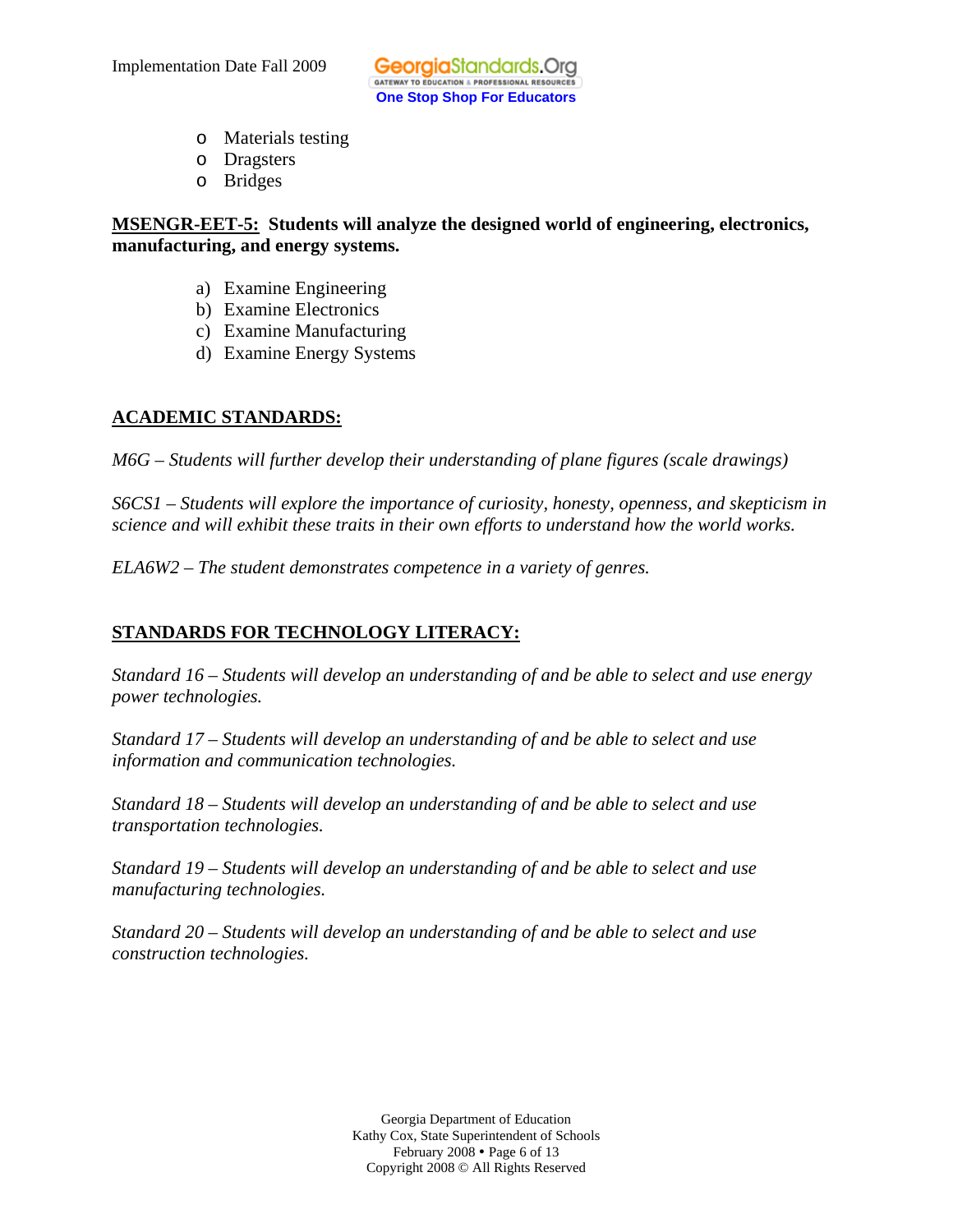# **STEM STANDARDS:**

*ENGR-STEM 3 – Students will design technological problem solutions using scientific investigation, analysis and interpretation of data, innovation, invention, and fabrication while considering economic, environmental, social, political, ethical, health and safety, manufacturability, and sustainability constraints.* 

*ENGR-STEM 4 – Students will apply principles of science, technology, engineering, mathematics, interpersonal communication, and teamwork to the solution of technological problems.* 

*ENGR-STEM 5 – Students will select and demonstrate techniques, skills, tools, and understanding related to energy and power, bio-related, communication, transportation, manufacturing, and construction technologies.* 

# **SAMPLE TASKS:**

- Modular Activities
- Whole group activities
- Small group activities
- Individual activities
- Modeling/testing activities
	- o Laser
	- o Simple electrical circuits
	- o Chair design
	- o Solar Oven
	- o Mass production
	- o Robotics
	- o Mechanical power
	- o Simple machines

#### **MSENGR-EET-6: Students will examine and research careers in fields related to engineering & technology.**

- a) Identify educational requirements for engineering & technology careers
- b) Investigate careers in the four engineering and technology pathways (Energy Systems; Electronics; Manufacturing; and Engineering)
- c) Investigate earnings potential for engineering & technology careers
- d) Identify gender and diversity related issues in engineering & technology careers

# **ACADEMIC STANDARDS:**

*M6D1 – Students will pose questions, collect data, represent and analyze data, and interpret results.* 

> Georgia Department of Education Kathy Cox, State Superintendent of Schools February 2008 • Page 7 of 13 Copyright 2008 © All Rights Reserved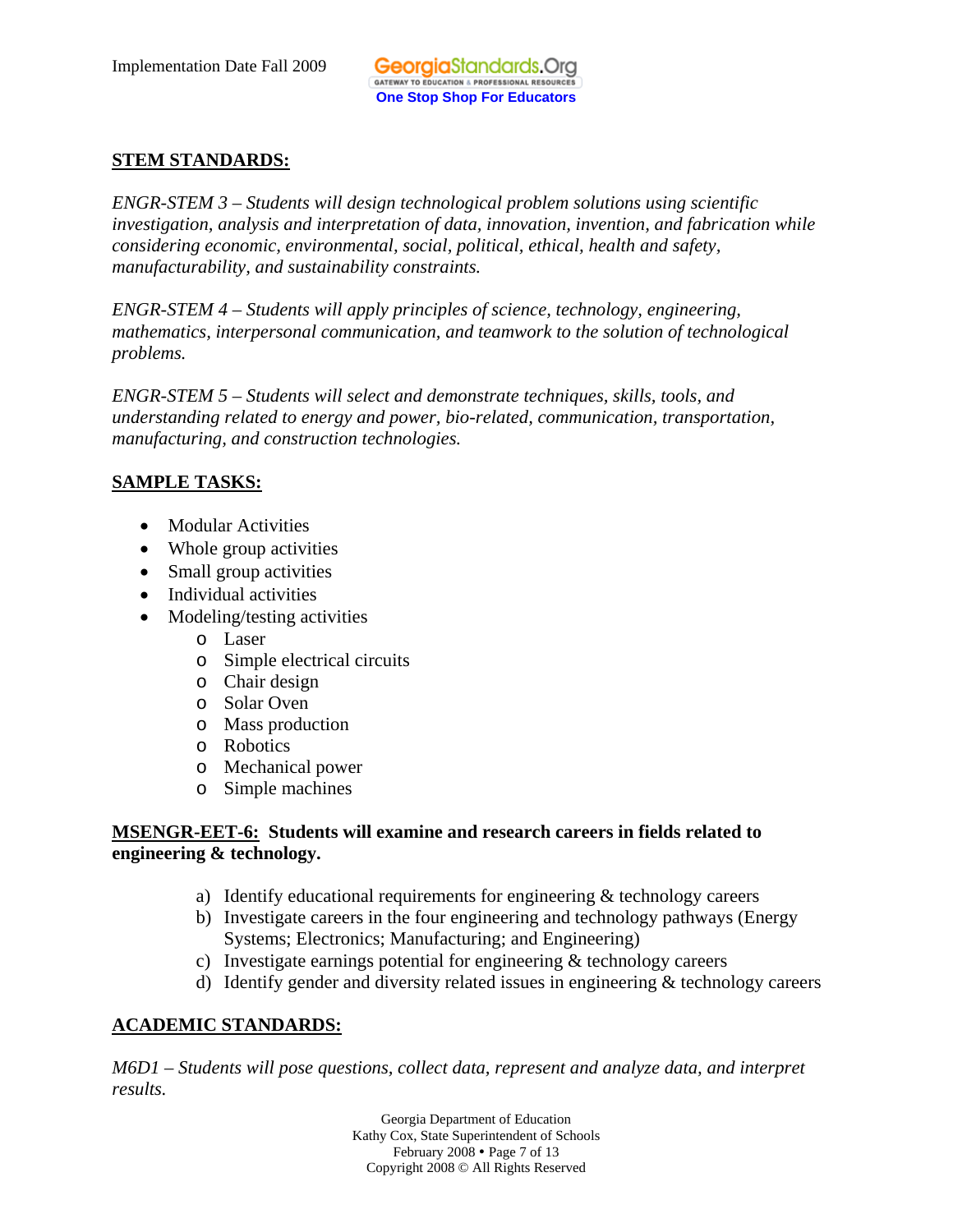*ELA6LSV2 – The student listens to and views various forms of text and media in order to gather and share information, persuade others, and express and understand ideas. The student will select and critically analyze messages using rubrics as assessment tools.* 

# **STANDARDS FOR TECHNOLOGY LITERACY:**

*Standard 1 – Students will develop an understanding of the characteristics and scope of technology.* 

*Standard 3 – Students will develop an understanding of the relationships among technologies and the connections between technology and other fields of study.* 

# **STEM STANDARDS:**

*No STEM Standards apply.* 

# **SAMPLE TASKS:**

- Complete a career interest survey
	- o GCIS
	- o Careercruising.com
	- o GACollege411.com
	- o Occupational Career Handbook
- Career research
	- o Outlook
	- o Trends
	- o Earnings
	- o Education requirements
	- o Advantages/disadvantages

# **MSENGR-EET-7: Students will develop leadership skills and work ethics.**

- a) Demonstrate work ethics within the classroom and lab environment
- b) Investigate leadership skills through co-curricular activities

Georgia Department of Education Kathy Cox, State Superintendent of Schools February 2008 • Page 8 of 13 Copyright 2008 © All Rights Reserved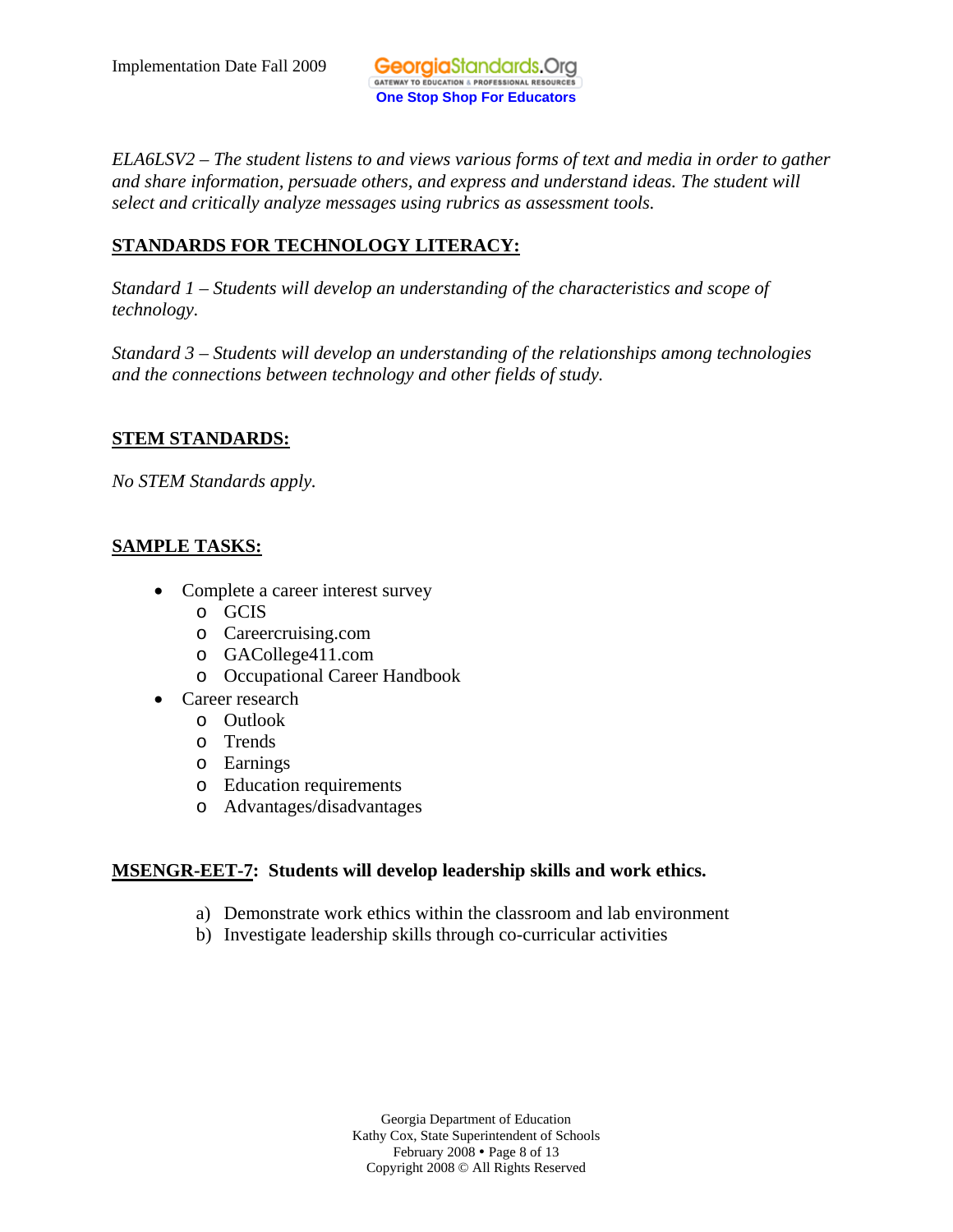# **ACADEMIC STANDARDS:**

*M6P3 – Students will communicate mathematically.* 

*S6CS6 – Students will communicate scientific ideas and activities clearly.* 

 *interactions. ELA6LSV1 – The student participates in student-to-teacher, student-to-student, and group verbal* 

#### **STEM STANDARDS:**

*ENGR-STEM 7 – Students will develop leadership and interpersonal problem-solving skills through participation in co-curricular activities associated with the Technology Student Association.* 

#### **SAMPLE TASKS:**

- Modular Activities
- Whole group activities
- Small group activities
- TSA
- Robotics competition (*i.e.* First Lego League)

# **READING STANDARD COMMENT:**

After the elementary years, students are seriously engaged in reading for learning. This process sweeps across all disciplinary domains, extending even to the area of personal learning. Students encounter a variety of informational as well as fictional texts, and they experience text in all genres and modes of discourse. In the study of various disciplines of learning (language arts, mathematics, science, social studies), students must learn through reading the communities of discourse of each of those disciplines. Each subject has its own specific vocabulary, and for students to excel in all subjects, they must learn the specific vocabulary of those subject areas *in context.* 

Beginning with the middle grade years, students begin to self-select reading materials based on personal interests established through classroom learning. Students become curious about science, mathematics, history, and literature as they form contexts for those subjects related to their personal and classroom experiences. As students explore academic areas through reading, they develop favorite subjects and become confident in their verbal discourse about those subjects.

Reading across curriculum content develops both academic and personal interests in students. As students read, they develop both content and contextual vocabulary. They also build

> Georgia Department of Education Kathy Cox, State Superintendent of Schools February 2008 • Page 9 of 13 Copyright 2008 © All Rights Reserved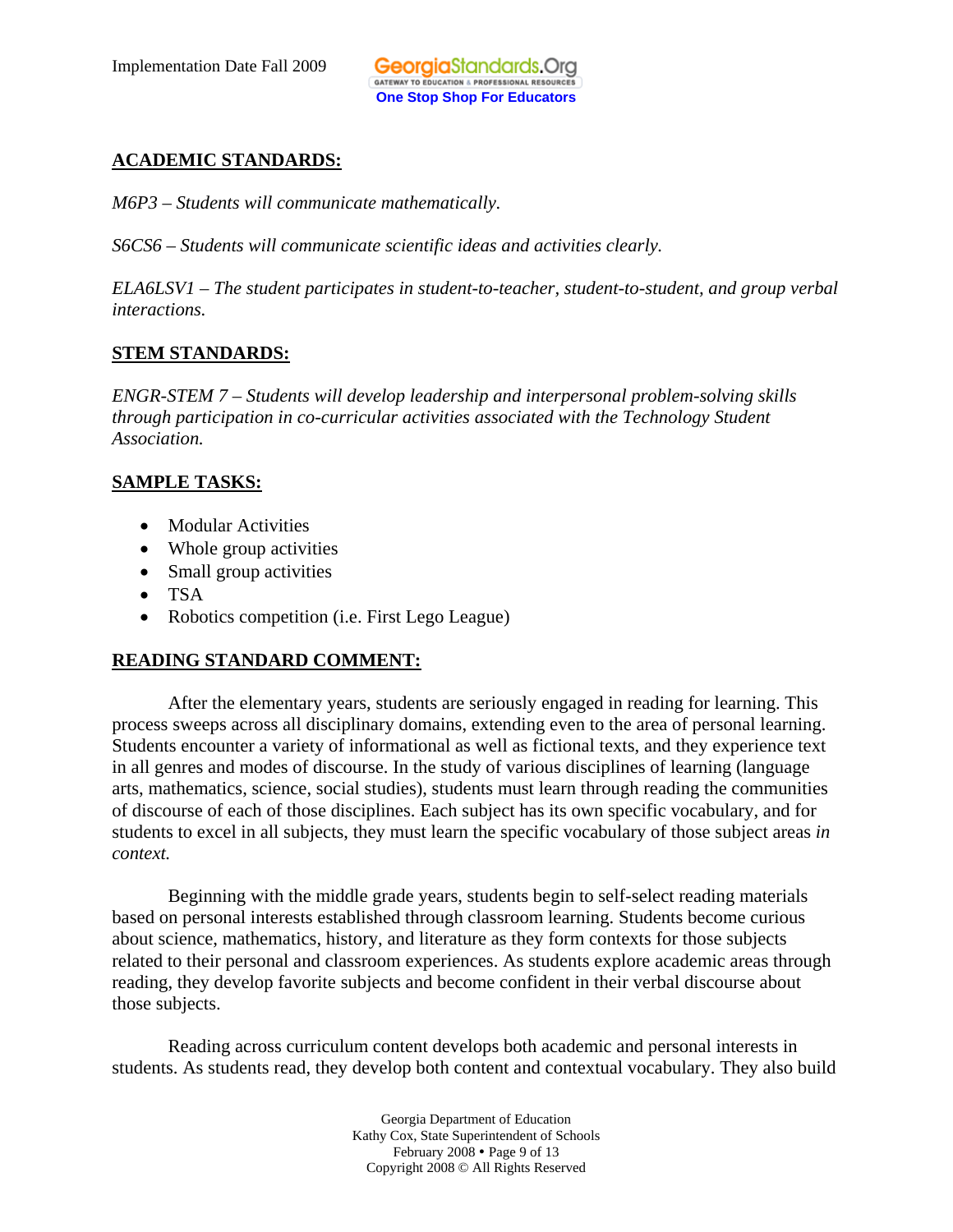good habits for reading, researching, and learning. The Reading Across the Curriculum standard focuses on the academic and personal skills students acquire as they read in all areas of learning.

#### **CTAEMRC-1: Students will enhance reading in all curriculum areas by:**

- a. Reading in all curriculum areas.
	- Read a minimum of 25 grade-level appropriate books per year from a variety of subject disciplines and participate in discussions related to curricular learning in all areas.
	- Read both informational and fictional texts in a variety of genres and modes of discourse.
	- Read technical texts related to various subject areas.
- b. Discussing books.
	- Discuss messages and themes from books in all subject areas.
	- Respond to a variety of texts in multiple modes of discourse.
	- Relate messages and themes from one subject area to messages and themes in another area.
	- Evaluate the merit of texts in every subject discipline.
	- Examine author's purpose in writing.
	- Recognize the features of disciplinary texts.
- c. Building vocabulary knowledge.
	- Demonstrate an understanding of contextual vocabulary in various subjects.
	- Use content vocabulary in writing and speaking.
	- Explore understanding of new words found in subject area texts.
- d. Establishing context.
	- • Explore life experiences related to subject area content.
	- Discuss in both writing and speaking how certain words are subject area related.
	- Determine strategies for finding content and contextual meaning for unknown words.

# **WRITING:**

The student writes clear, coherent text. The writing shows consideration of the audience and purpose. The student progresses through the stages of the writing process (e.g., prewriting, drafting, revising, and editing successive versions).

# **CTAEW-1: The student demonstrates competence in a variety of genres.**

The student produces technical writing (business correspondence: memoranda, emails, letters of inquiry, letters of complaint, instructions and procedures, lab reports, slide presentations) that:

- a) Creates or follows an organizing structure appropriate to purpose, audience, and context.
- b) Excludes extraneous and inappropriate information.
- c) Follows an organizational pattern appropriate to the type of composition.

Georgia Department of Education Kathy Cox, State Superintendent of Schools February  $2008 \cdot \text{Page } 10 \text{ of } 13$ Copyright 2008 © All Rights Reserved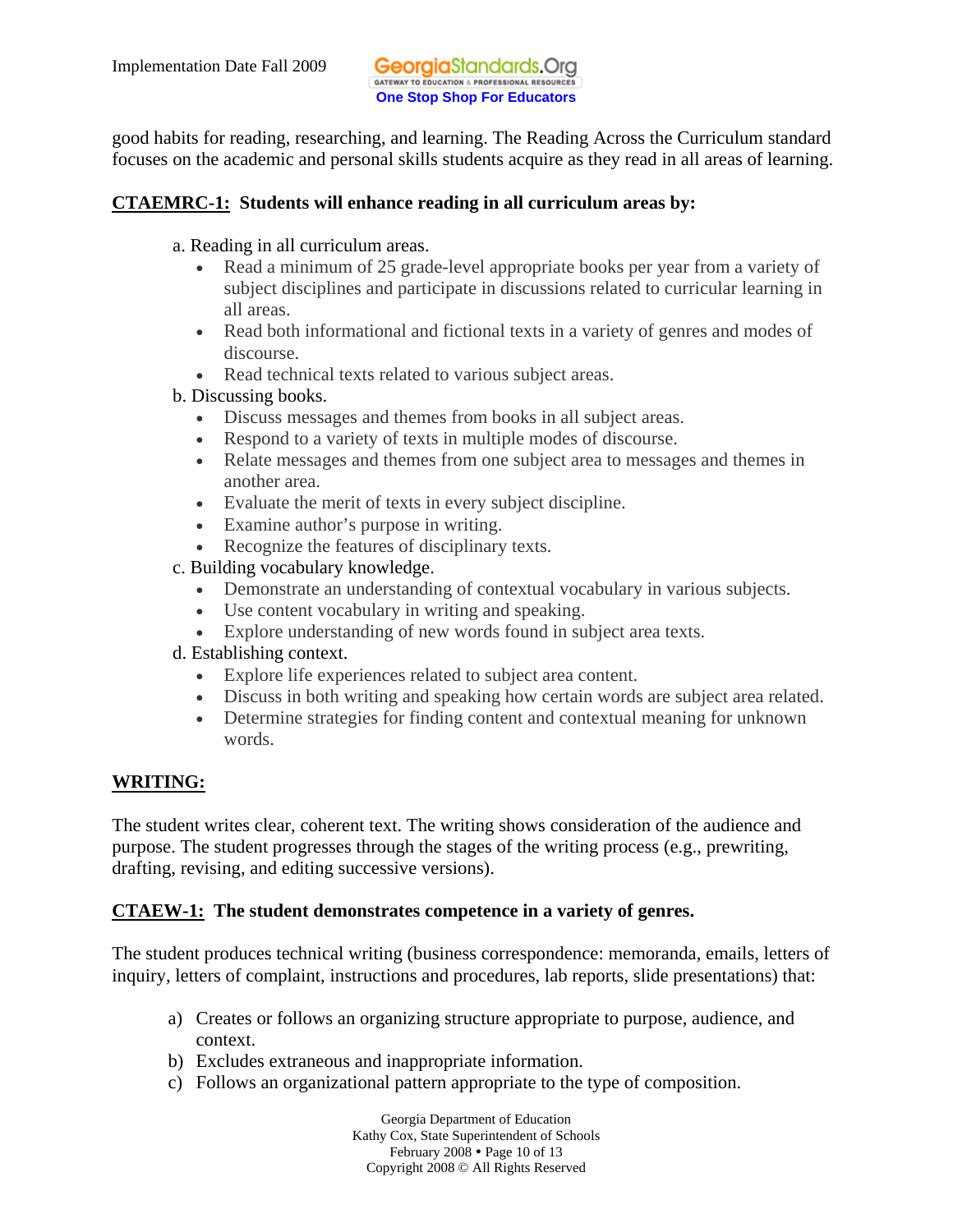d) Applies rules of Standard English.

#### **CTAEW-2: The student uses research and technology to support writing.**

The student:

- a) Identifies topics, asks and evaluates questions, and develops ideas leading to inquiry, investigation, and research.
- b) Uses organizational features of electronic text (e.g., bulletin boards, databases, keyword searches, e-mail addresses) to locate relevant information.
- c) Includes researched information in different types of products (e.g., compositions, multimedia presentations, graphic organizers, projects, etc.).
- d) Uses appropriate structures to ensure coherence (e.g., transition elements).
- e) Supports statements and claims with anecdotes, descriptions, facts and statistics, and specific examples.
- f) Gives credit for both quoted and paraphrased information in a bibliography by using a consistent and sanctioned format and methodology for citations.

#### **CTAEW-3: The student consistently uses the writing process to develop, revise, and evaluate writing.**

The student:

- a) Plans and drafts independently and resourcefully.
- b) Uses strategies of note taking, outlining, and summarizing to impose structure on composition drafts.
- c) Edits writing to improve word choice after checking the precision of the vocabulary.

# **ENTREPRENEURSHIP:**

# **MKT-EN-1: Understands concepts and processes associated with successful entrepreneurial performance.**

- a) Define entrepreneurship.
- b) Identify and analyze characteristics of a successful entrepreneur.
- c) Identify the reasons for planning in entrepreneurial businesses.
- d) Discuss the entrepreneurial discovery processes.
- e) Assess global trends and opportunities.
- f) Determine opportunities for business creation.
- g) Generate ideas for business.
- h) Determine feasibility of ideas.
- i) Determine the major reasons for business failure.

# **ACADEMIC STANDARDS:**

Georgia Department of Education Kathy Cox, State Superintendent of Schools February  $2008 \cdot \text{Page 11 of 13}$ Copyright 2008 © All Rights Reserved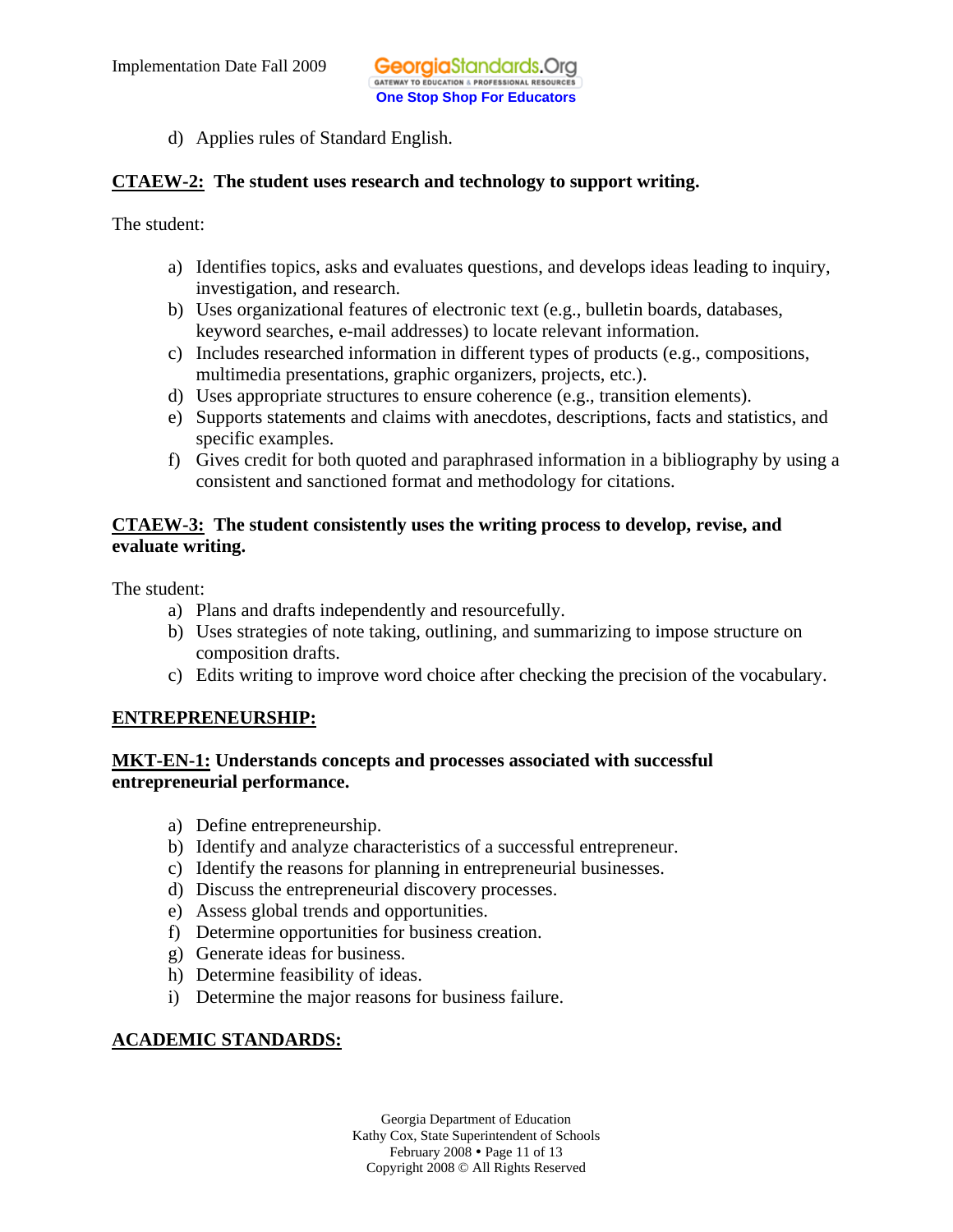*ELA8W1 – The student produces writing that establishes an appropriate organizational structure, sets a context and engages the reader, maintains a coherent focus throughout, and signals a satisfying closure.* 

*ELA8W3 – The student uses research and technology to support writing.* 

*SSEF6 – The student will explain how productivity, economic growth and future standards of living are influenced by investment in factories, machinery, new technology and the health, education and training of people.* 

*SSEIN1 – The student will explain why individuals, businesses and governments trade goods and services.* 

#### **MKT-EN-2: Explain the fundamental concepts of business ownership.**

- a) Determine the relationship of competition to our private, free enterprise system.
- b) Explain the effects of competition on buyers and sellers.
- c) Identify the common types of business ownership.
- d) Compare and contrast the advantages and disadvantages of each type of ownership.
- e) Explain relevant government regulations relating to the operation of a business.
- f) Discuss the types of risks that businesses encounter.
- g) Explain how businesses deal with the various types of risks.
- h) Identify the market segment for the business.
- i) Formulate a marketing mix designed to reach a specific market segment.
- j) Utilize the marketing functions to determine the competitive advantage of the proposed business.

# **ACADEMIC STANDARDS:**

*ELA8W1 – The student produces writing that establishes an appropriate organizational structure, sets a context and engages the reader, maintains a coherent focus throughout, and signals a satisfying closure.* 

*ELA8W3 – The student uses research and technology to support writing.* 

*SSEF5 – The student will describe the roles of government in a market economy.* 

#### **CTAE FOUNDATION SKILLS:**

The Foundation Skills for Career, Technical and Agricultural Education (CTAE) are critical competencies that students pursuing any career pathway should exhibit to be successful. As core standards for all career pathways in all program concentrations, these skills link career, technical and agricultural education to the state's academic performance standards.

> Georgia Department of Education Kathy Cox, State Superintendent of Schools February 2008 • Page 12 of 13 Copyright 2008 © All Rights Reserved